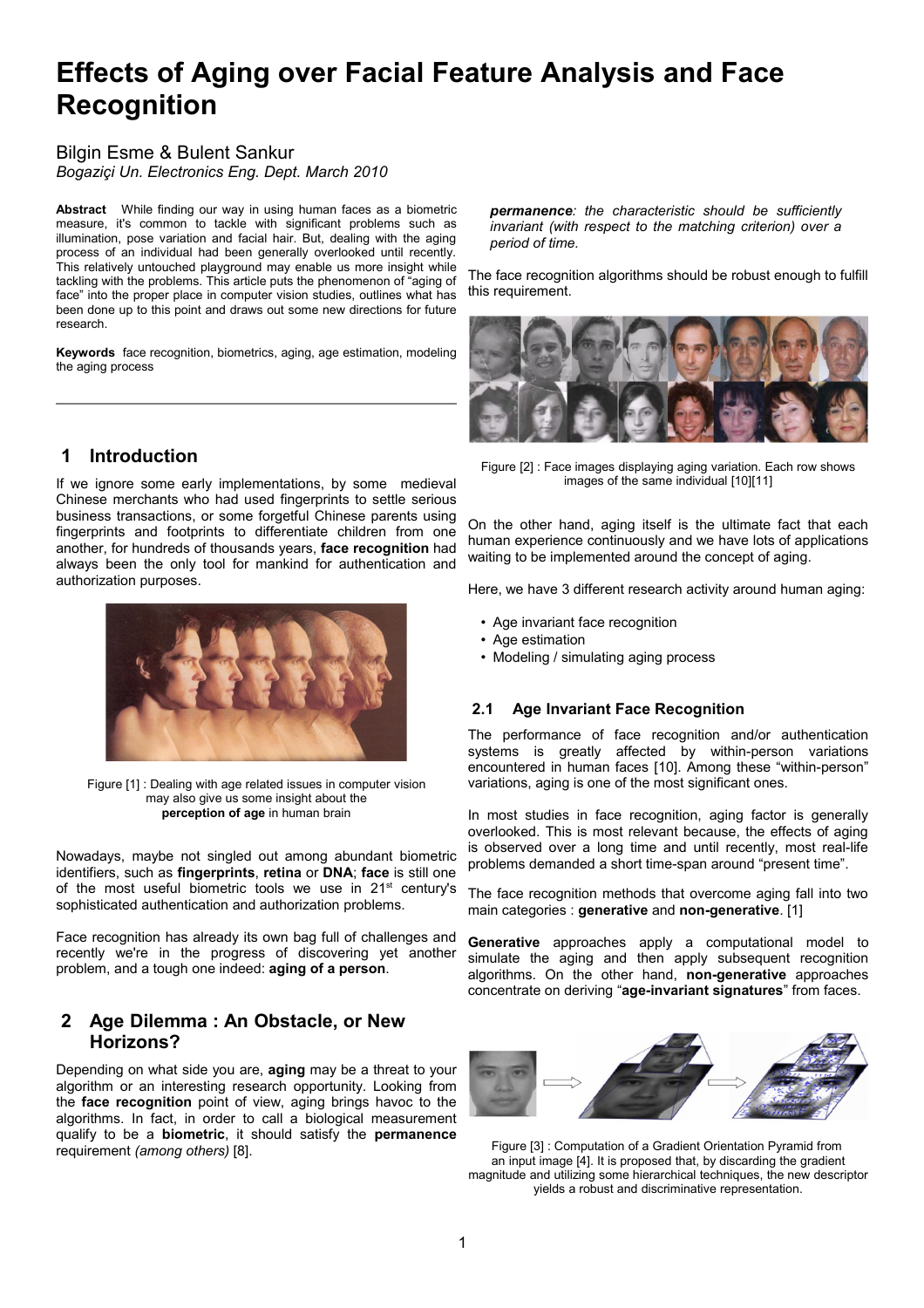#### **2.1.1 Non-Generative Approaches**

For example, in [\[4\]](#page-3-1), Ling *et. al.* uses a face operator based on image gradient orientations taken from multiple resolutions. Thus they obtain parameters for an **SVM** *(Support Vector Machine)* which is used as a classifier for face verification across ages *(see Figure[\[3\]](#page-0-0))*.

In this work also, it is stated that that, although the aging process adds difficulty to the recognition task, it does not surpass **illumination** or **expression** as a confounding factor.



Figure [4] : Drifts in facial features for a few age-separated face images from the FG-Net aging database. The drifts across images of same individuals appear coherent *(top two rows);* while they are somewhat incoherent *(third row)* when the images belong to different individuals [\[5\]](#page-3-7)

<span id="page-1-0"></span>Another team that handles the problem in similar approach is Biswas et. al., and they utilize location drift of facial features across ages [\[5\]](#page-3-7). The main point is to look forward **coherencies** in facial feature drifts across ages.

They claim that the coherency of some selected facial features is larger on two different images of the same person with different ages *(see Figure[\[4\]](#page-1-0))*. Of course, in this work, only the most frontal fiducial features are selected, because the features on the outer boundaries of the face tend to change swiftly with head pose variations and facial actions *(laughing, even smiling)*.

The method is quite intuitive and simple. When we define the incoherency as:

$$
U_{ij} = \frac{|a_i - a_j|}{r_{ij}}
$$

where **|ai−aj|** is the magnitude of the vector difference between the two feature drifts  $a_i$  and  $a_j$  while  $r_{ij}$  is the distance between the corresponding feature locations.

**K** feature drifts is given by:

$$
C = \sum_{i=1}^{K} \sum_{j=i+1}^{K} U_{ij}
$$

The lover the potential energy **C**, it's more likely that the images belong to the same person.

#### <span id="page-1-1"></span> **2.1.2 Generative Approaches**

This approach is mostly related to Modeling / Simulating Aging Process, which is explained in Section[\[ 2.3 \]](#page-2-0). There are variety of tools to build a computational model for facial aging. For example in two different works of Ramanathan and Chellappa [\[6\]](#page-3-5)[\[7\]](#page-3-6).

The first one focuses on childhood growth modeling, whereas the latter addresses the adult aging simulation.



Original

8 yrs

 $10 \,\mathrm{yrs}$ 

 $11$  yrs





Growth Parameters  $(8 \text{ yrs} - 12 \text{ yrs})$ 



Growth Parameters  $(10 \text{ yrs} - 16 \text{ yrs})$ 









Transformed

 $12$  yrs

Transformed

 $16$  yrs

Original 18 yrs

Figure [5] : Age transformation results on different individual (from the work of Ramanathan and Chellappa [\[6\]](#page-3-5) which focuses on aging in childhood)

The facial transformation is very much different in formative years *(childhood)*, so in [\[6\]](#page-3-5), the authors try to build a model based on "*craniofacial*" growth *(the growth of skull and face)*.

The combined potential energy of the drift map characterized by studies. The age-based anthropometric constraints on facial The key point here is to model the facial growth by means of **growth parameters** defined over facial landmarks. These landmarks are also most common ones used in anthropometric







Original

 $12$  yrs

Original

 $16$  yrs

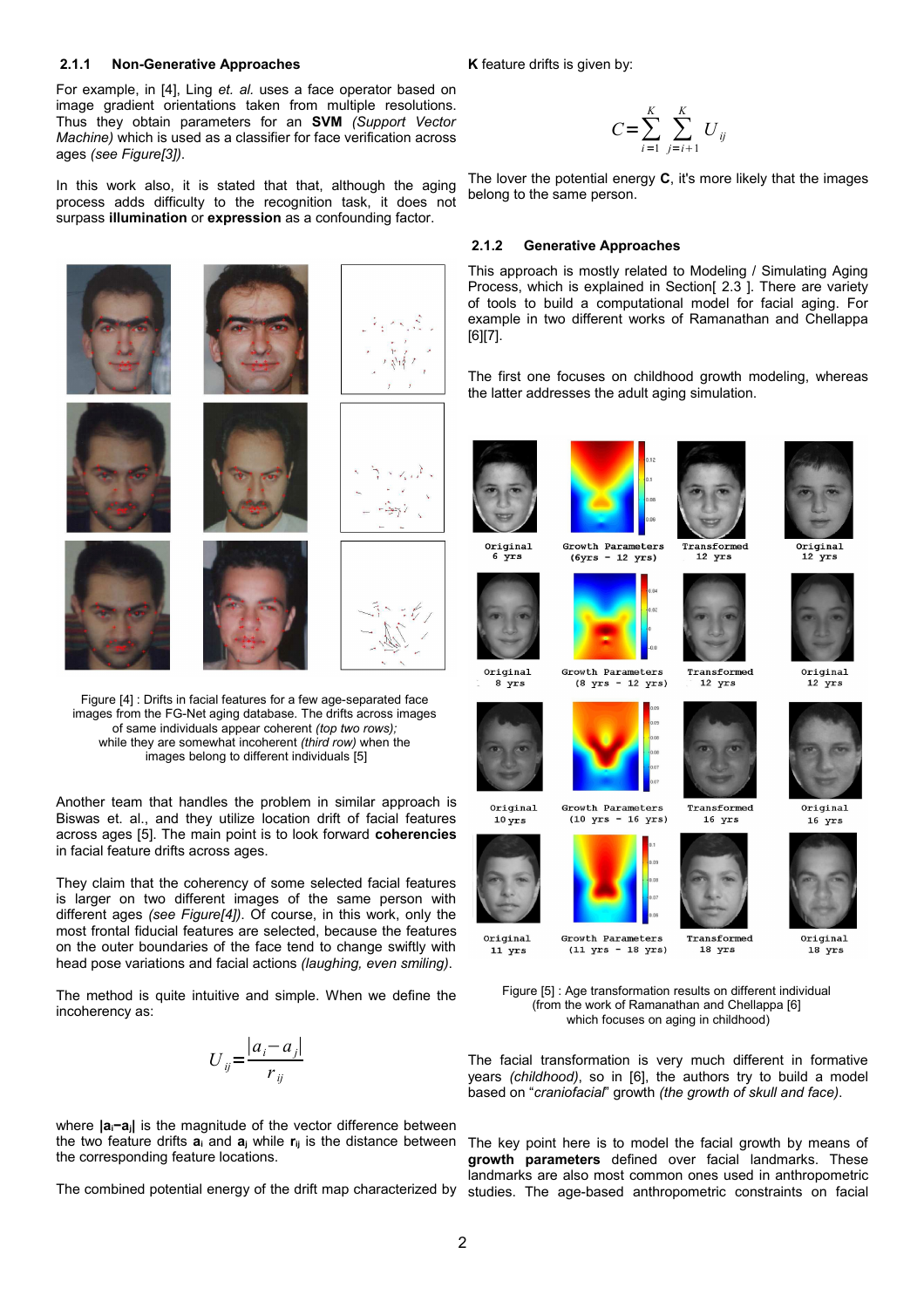proportions translate into linear and non-linear constraints on All methodologies in age estimation apply different approaches facial growth parameters. The problem then reduces to for different epochs in human life: **infants**, **young adults** and implement methods for computing the optimal growth parameters.

This approach only addresses the geometrical growth of the face, and does not take into account other facial attributes, such as **texture**. This means that a lot of future work is left to be done.

In the team's other work [\[7\]](#page-3-6), for modeling the aging process in adulthood, they present a twofold method:

- Build a muscle-based geometrical change model that captures the subtle changes through adulthood
- Develop an image gradient based texture transformation function that characterizes facial wrinkles and other skin artifacts often observed during different ages

The bottom-line is: the two approaches have their own strengths and weaknesses. The key studies are carried through on completely different target areas and solutions are created generally on specific purpose. Currently, we lack a comparative figure on the performances of these two approaches.

 **2.2 Age Estimation**

The human brain can analyze the face and estimate the approximate age of the subject, though this estimation is not accurate. The perception of age in human brain is still a subject of research.

| <b>Researcher</b>       | <b>Database</b>                                                        | <b>Training</b><br>Data | <b>Testing</b><br>Data | Age<br><b>Prediction</b><br><b>Accuracy</b> |
|-------------------------|------------------------------------------------------------------------|-------------------------|------------------------|---------------------------------------------|
| Kwon and Lobo<br>[18]   | 47 images, classified by<br>babies, young adults and<br>senior adults  |                         | 15 images              | $100\%$                                     |
| Horng et al.<br>$[15]$  | 230 images, classified by<br>babies, young adults and<br>senior adults |                         | 230 images             | 81.6%                                       |
| Hayashi et al.<br>[13]  | 300 images ranging from<br>$15 - 64$ years                             |                         | 300 images             | 27%                                         |
| Lanitis <sup>[22]</sup> | 330 images ranging from 0<br>to 35 years old                           | 250 images              | 80 images              | Mean Error:<br>3.83 years                   |

Figure [6] : Age prediction performances for different approaches

The motivation behind age estimation can be [\[9\]](#page-3-11):

- Age specific human computer interaction
- Age-based indexing of face images
- Development of automatic age progression systems
- Understanding the process of age perception by humans





Figure [7] : *(left)* Oval template fitting in [\[3\]](#page-3-12) , *(right)* wrinkle geography, which shows the regions that are searched for facial wrinkles

**senior adults** [\[9\]](#page-3-11).

In infant years, the body develops very fast and the algorithms focus on changes on skull size and ratios among facial features. In young adults, there's no change in skull size or ratios and wrinkles start to appear. In the senior adulthood, wrinkles mostly determine the age

### <span id="page-2-0"></span> **2.3 Modeling / Simulating Aging Process**

Another aspect of age considerations is simulating the aging process over a human face. Our challenge may be, for instance, taking a still image of a person around his/her thirties and apply an artificial aging process over this subject. Then we may obtain the subject's estimated state in forties, fifties or more.

This tool may be used in problems such as:

- Guessing the present state of a missing person
- Automatic update of a face database at security check points, such as airports





Figure [8] : *(up)* Original image of Quentin Tarantino – Age 41 years *(down)* Artificially aged Tarantino 50, 60, 70 and 80 years respectively [\[13\]](#page-3-10)

Also, modeling the aging process is a common tool in face recognition tasks as mentioned in Section[\[ 2.1.2 \]](#page-1-1).

# **3 Database Available**

Among many available face databases around the world [\[14\]](#page-3-9), three of them includes significant sets for aging individuals.

- MORPH Database
- FG-NET
- FERET Database

**MORPH Database** [\[15\]](#page-3-8) is composed of more than 17,000 images of over 4,000 individuals, between ages 15-68. These individuals are chosen from males and females *(not homogeneously)* and from three different ethnicity *(very much skewed)*.